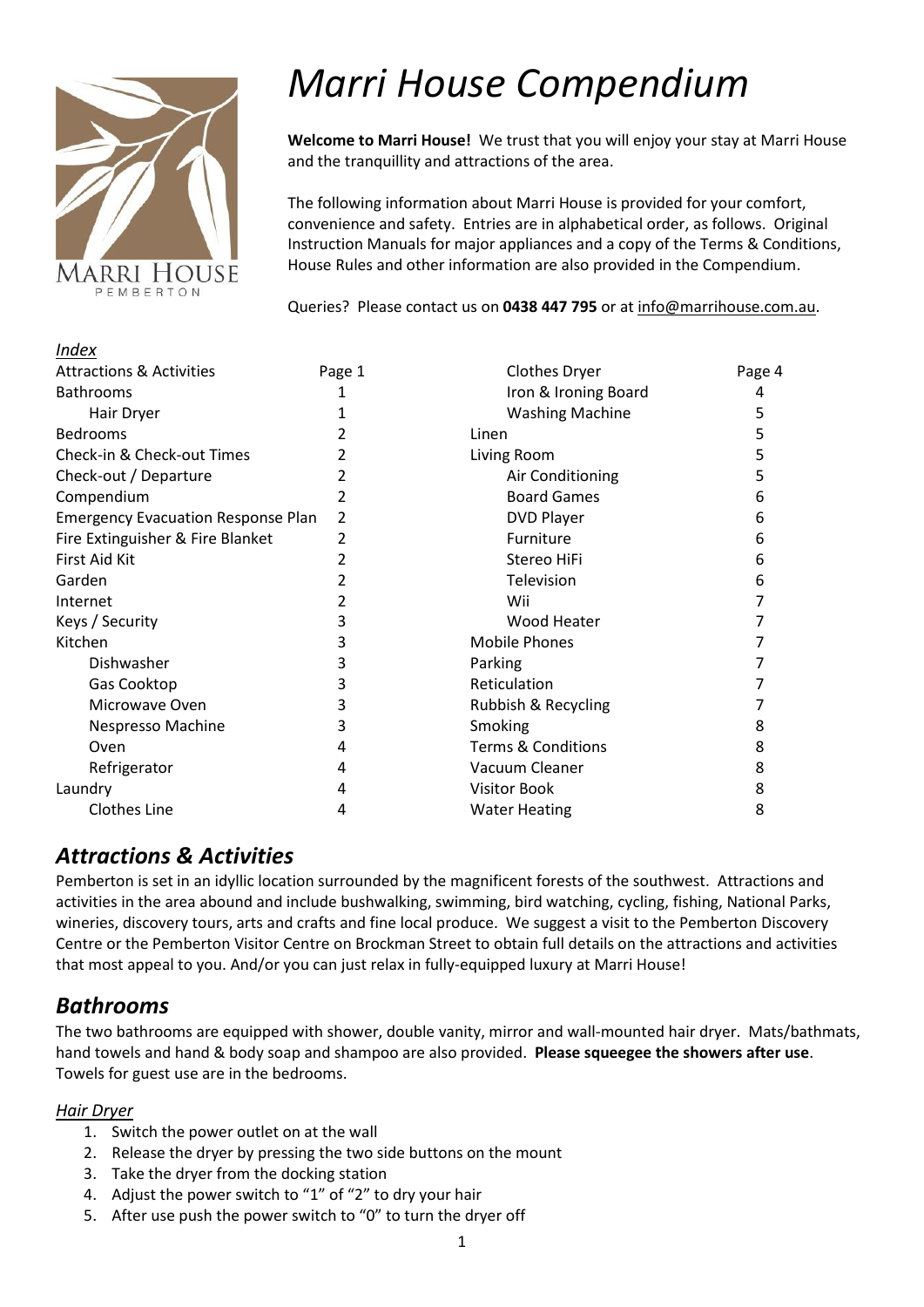- 6. Put the dryer back into the docking station
- 7. Switch the power outlet off at the wall.

### *Bedrooms*

All three fully carpeted bedrooms are equipped with cupboards/robes, window blinds, bedside tables, bedside lamps and a chair or ottoman. The master bedroom has a queen bed, writing desk, ensuite bathroom and walk-in robe (with two bathrobes). The second bedroom has a double bed and French doors opening onto the veranda. The third bedroom has two single beds. Pillows in striped pillowcases are Medium to Firm; pillows in plain pillowcases are Soft. Please place any pillows and towels you will not be using in the cupboards/robes in each room.

### *Check-in & Check-out Times*

Check-in and check-out times are 2pm and 10am respectively unless otherwise arranged.

# *Check-out / Departure*

The 2 sets of keys provided are to be placed in the lockable Key Safe outside the single-door entry to the Property on departure and the Key Safe left locked (the Key Safe is opened using the PIN number provided). Please leave all windows and doors locked for security and to prevent damage from rain.

Please wash any dishes used or place in the dishwasher and start the cycle.

Please place all rubbish and recycling in the respective wheelie bins in the small lean-to shed behind the back corner of the house.

Used towels should be left in the bathrooms. If the bathrobes have been used, please also place these in the bathroom.

### *Compendium*

The Compendium contains this information and these instructions, operating manuals for the major appliances, a copy of the Emergency Evacuation Response Plan including Emergency Contacts, and the Terms & Conditions and House Rules which apply to the use of Marri House.

### *Emergency Evacuation Response Plan*

An Emergency Evacuation Response Plan showing the location of safety equipment and Emergency Contact Numbers is located on the wall next to the sliding door in the kitchen. A copy of the plan is also provided in the Compendium.

### *Fire Extinguisher & Fire Blanket*

A fire extinguisher and a fire blanket are located on the wall next to the sliding door in the kitchen. The extinguisher is suitable for most types of fire.

## *First Aid Kit*

A First Aid Kit is provided in the kitchen above the stove. Please note on the Contents List any items used so that they can be replenished by the owners.

### *Garden*

Marri House is on a 1-acre block shared with a cottage and shed used by the owners. You are welcome to enjoy the garden/grounds at your leisure but please be aware of hazards, such as building materials, holes and snakes. Two chickens wander around the block during the day.

### *Internet*

ADSL internet is not available in this part of Pemberton. Portable USB broadband devices can be used to connect with the Telstra mobile network to access the internet.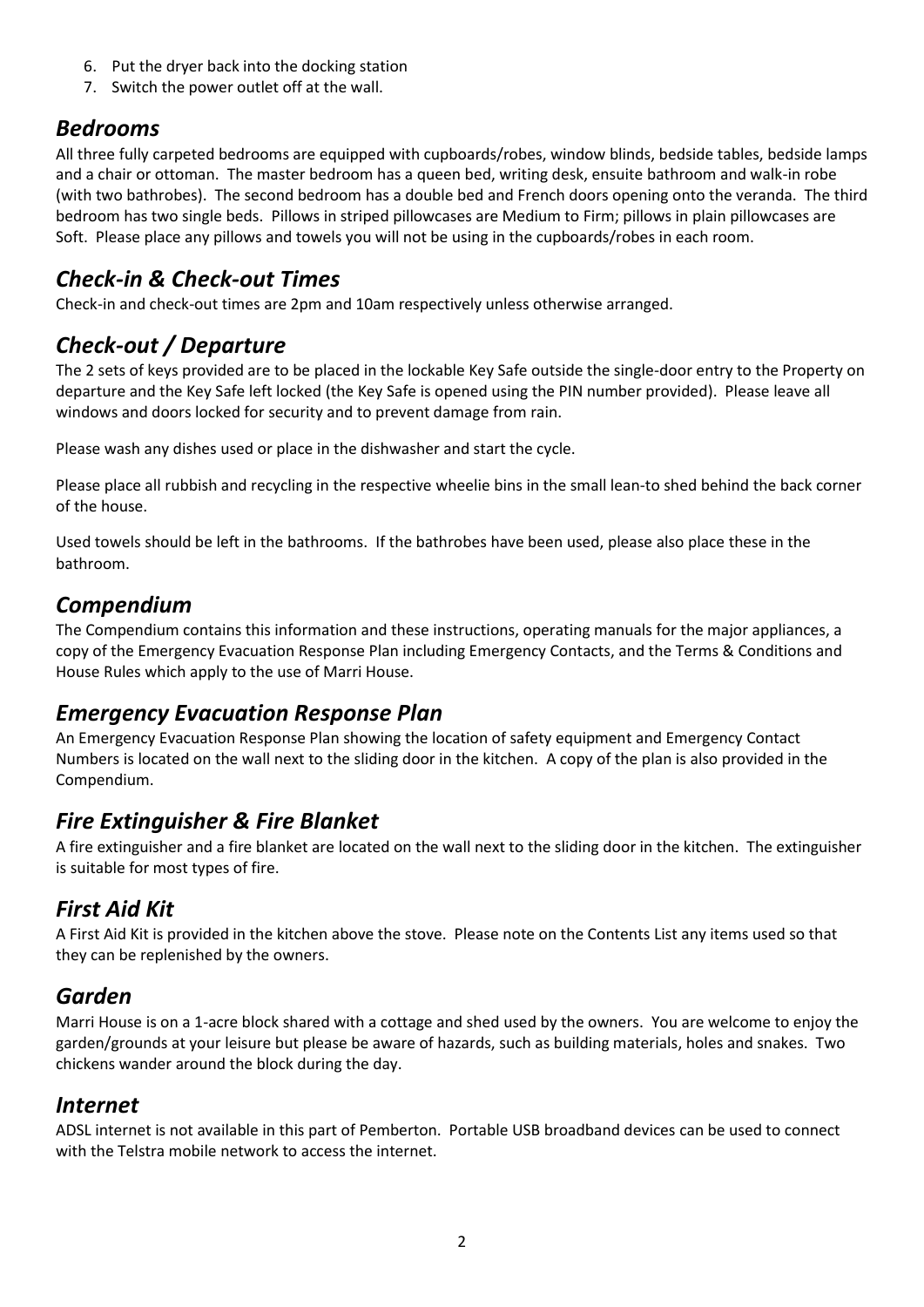# *Keys / Security*

Two sets of door keys are provided. They each open all 4 of the external doors. Please leave all windows and doors locked whenever you are away from the House and on check-out please lock the keys in the Key Safe outside the single-door entry using the PIN number provided.

### *Kitchen*

The kitchen is equipped with a double sink, waste bins beneath the sink, dishwasher, electric wall-oven, gas hob, fridge/freezer with filtered water and ice dispenser, microwave oven, extractor fan above the gas hob (please note that the extractor fan lights get HOT – do not touch!), crockery and cutlery, glasses, wine carafe, pots, pans, Nespresso machine, toaster, electric kettle, juicer, dishes and other kitchen items.

Dishwashing detergent, cloths and tea towels are provided.

A starter supply of tea & coffee and milk & sugar are provided.

#### *Dishwasher*

Starting the Cycle:

- 1. Load baskets with dishes
- 2. Please place the detergent provided in the detergent dispenser on the inside of the door and close the dispenser cover before use – never place detergent in the dishwasher cabinet
- 3. Close door a click can be heard when door is closed correctly
- 4. Press ON/OFF button
- 5. Turn the knob located on the right of the control panel in a clockwise direction until the number of the cycle is selected. (1) Intensive-160mins, (2) Heavy-155mins, (3) Normal -140mins, (4) Rinse-70mins, (5) Rapid-50mins, (6) Soak-8mins
- 6. Press the Start/Reset button to start the cycle
- 7. When washing is complete please shut off the machine by pressing the ON/OFF button.

For more detailed instructions, please refer to the Instruction Manual in the Compendium.

#### *Gas Cooktop*

The gas cooktop in the kitchen is fed by a gas cylinder on the back wall. Should the gas run out please advise the owners who can change the gas supply to the second bottle. If the second bottle is in place, you can change the gas supply to it as follows.

- 1. Turn off the valve on top of the empty gas cylinder
- 2. Turn the brass tap which is located on the very top of the gas regulator and gas pipes which feed gas from the bottles to the house - in the direction of the full gas bottle
- 3. Turn on the valve on top of the full gas bottle.

To get the gas flowing through the pipe to the cooktop, turn on one of the burners to "bleed" any air out of the gas pipe. This could take up to a minute before the gas reaches the cooktop and the gas is ignited.

#### *Microwave Oven*

The Microwave is located directly above the wall oven in the kitchen. Detailed instructions on its use are provided in the Instruction Manual in the Compendium.

#### *Nespresso Machine*

A Nespresso machine together with a small number of capsules is located in the kitchen. Instructions for use follow.

- 1. Ensure there is sufficient water in the water tank
- 2. Switch machine on. Blinking light will change to steady light after approximately 25 seconds
- 3. Lift the lever completely and insert a Nespresso capsule
- 4. Close the lever and place a cup under the coffee outlet
- 5. During the heat-up you can press the coffee button when it is still blinking. The coffee will flow automatically when the machine is ready
- 6. Take the cup away, lift and close the lever to eject the capsule into the used capsule container.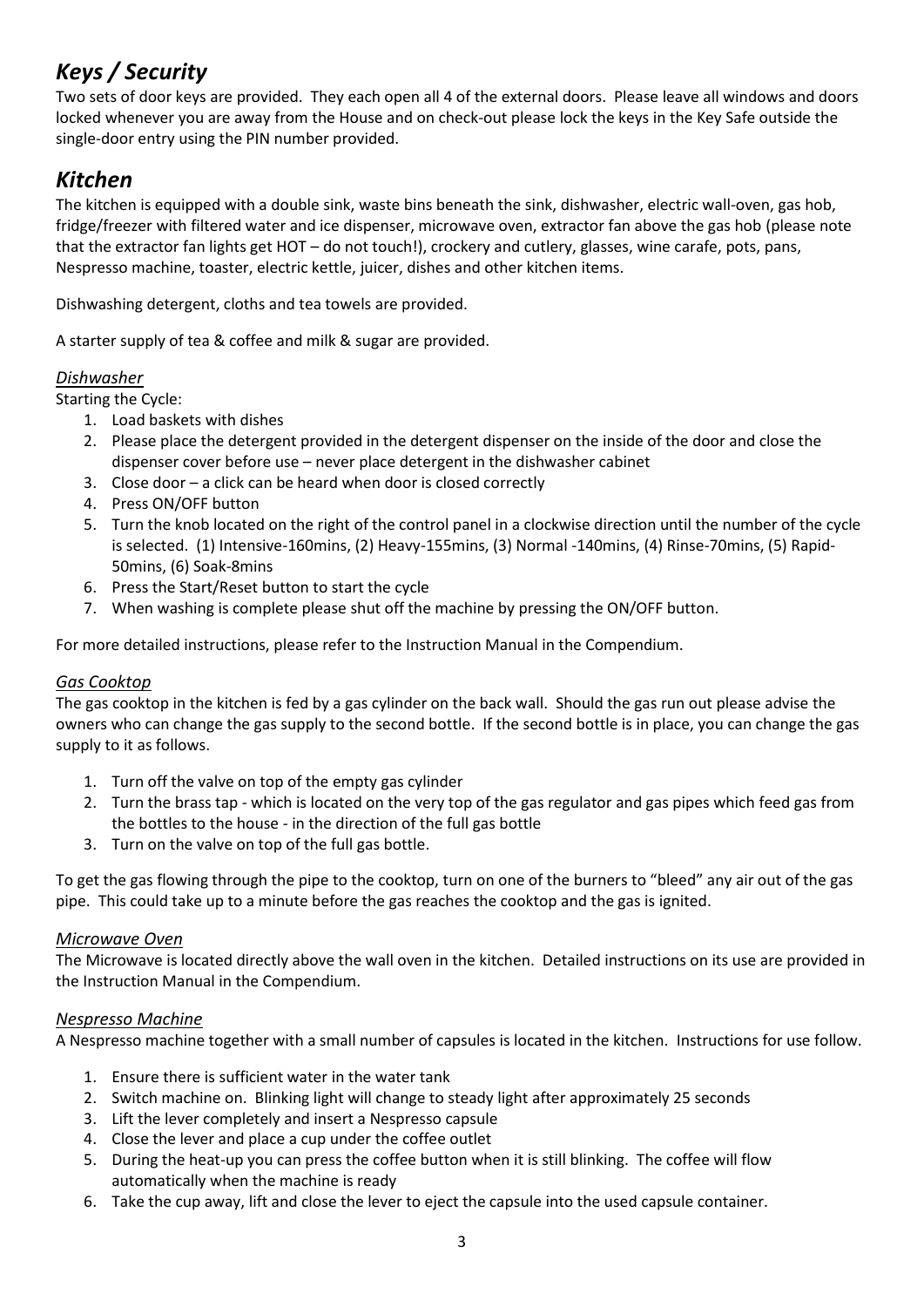For more detailed instructions, please refer to the Instruction Manual in the Compendium.

#### *Oven*

The oven is an electric fan-forced type.

The mode of cooking is selected using the rotary selector towards the centre of the control panel. There is a timer switch located on the left of the control panel and a temperature selector located on the right of the control panel.

#### Modes of cooking are as follows:

Fan Oven – provides even heat and allows for different dishes to be cooked on different levels at the same time; Grill Mode – heat is provided by the top element; Fan Assisted Grill Mode – provides quick browning.

#### *Refrigerator*

The refrigerator is equipped with a freezer/ice maker and filtered water dispenser. The filtered water is not chilled.

The control panel on the front of the fridge can be used to change temperature settings if necessary as follows:

- 1. Press MODE button on the left of the panel and keep pressing to select fridge or freezer graphic.
- 2. Use the arrows to adjust the bar graph to make the temperature Colder or Warmer.

#### *Laundry*

The laundry is located behind two doors in the passage to the left of the kitchen. The laundry contains a washing machine, wall-mounted dryer, clothes airer/drying rack, iron & ironing board and a broom and dustpan. The light switch and fan switch for the laundry are located just around the corner in the passageway - please ensure the fan is switched on whenever the dryer is in use.

#### *Clothes Line*

A washing line is located behind the external wall of the carport.

#### *Clothes Dryer*

- 1. Press main power switch until the light displays
- 2. Open the door and load clothes
- 3. Select a programme using the rotary programme selector. An LED light appears next to the selected programme. Auto Dry and Auto Normal Dry end automatically when the load is dry. Auto Dry gives a slightly drier laundry than Auto Normal Dry. Auto Iron Dry shuts off heat once the load is just damp enough for ironing or pressing. When selecting Timed Dry be careful not to over-dry items. Revitalise will re-fresh, air or soften up items
- 4. Press Start button and the estimated remaining drying time will be displayed
- 5. Please clean the lint filter on the inside of the door of the dryer after each load.

You can stop the dryer at any time by opening the door or pressing the Stop button.

For further options please refer to the Instruction Manual in the Compendium.

#### *Iron & Ironing Board*

A steam iron and an ironing board are located in the laundry.

The iron has a power ON light positioned at the top of the handle which illuminates when the iron is switched on and heating.

Turn the temperature dial to the desired setting by aligning the setting on the dial with the temperature indicator light. The boost light will illuminate to indicate the iron is heating to the selected temperature and will go out when the iron has reached the selected temperature and is ready to use.

For Dry Ironing, select Dry on the STEAM/DRY dial.

For Steam Ironing, turn the STEAM/DRY dial to the desired steam setting. Please ensure the temperature dial is set to any temperature within the steam band and that the tank is at least % full of distilled water (supplied in cupboard above laundry tub).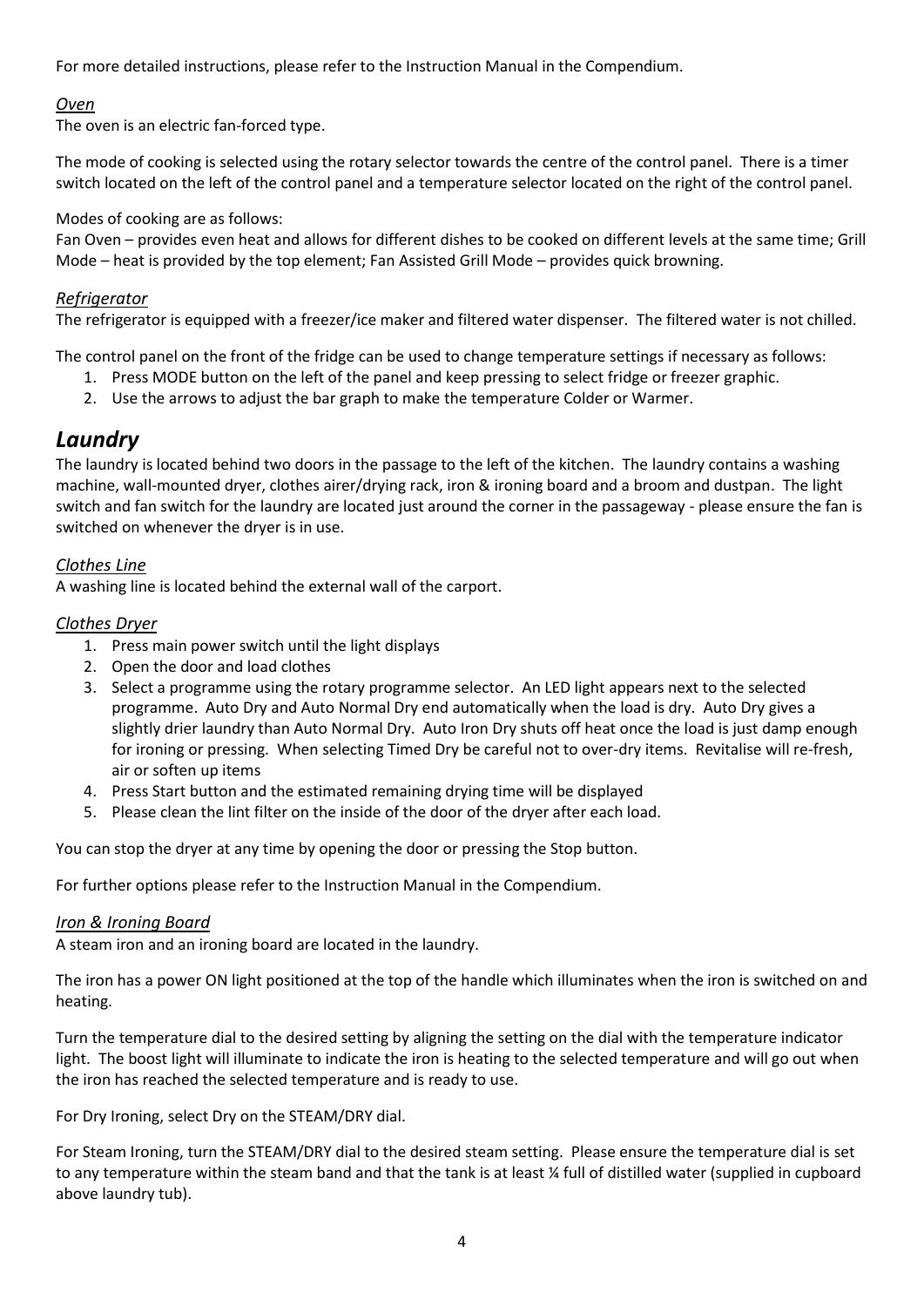Shot of steam can be used when either Steam or Dry ironing when the temperature dial is set above the two dot (..) setting.

The Spray Mist can be used when either Steam or Dry ironing to pre-dampen hard-to-iron fabrics.

- 1. After use please turn the STEAM/DRY dial to DRY
- 2. Turn the power off and remove the plug from the power outlet
- 3. Allow the iron to cool before winding the cord around the built-in cord wrap
- 4. Please store the iron on its heel rest.

#### *Washing Machine*

- 1. Turn on the main power switch on the left of the control panel
- 2. Open the washer door and load the washing
- 3. Pull out the drawer under the power switch and add front loader washing detergent in the larger main wash compartment. Close drawer. Please ensure the compartment is completely dry before adding the detergent
- 4. Select the desired programme using the rotary selector. (Auto) adjusts the length of wash according to the load; (Heavy) heavily soiled laundry; (Normal) normal to heavily soiled laundry; (Colour/White) moderately soiled laundry; (Quick) for laundry that just needs freshening up; (Easy Care) for blended materials, permanent press and sports clothing. Also suitable for quilted jackets; (Synthetics) delicate fabrics; (Wool/Hand Wash) wool, silk and garments that should be washed by hand; (Rinse) this performs x1 cold rinse cycle and spin; (Spin & Drain) used just to spin the wash
- 5. Close the door and press the Start/Stop button to the right of the control panel
- 6. Once the programme has finished, "End" appears in the display and the door opens automatically
- 7. Turn off the main power switch.

Options – for most cycles the spin speed and water temperature can be changed from the default settings if desired. This is done by selecting the appropriate button on the control panel until the LED by the desired spin speed or temperature setting lights up.

For the use of other options such as super rinse, delayed start, high water level and super wash please refer to the Instruction Manual in the Compendium.

To add or remove washing after the programme starts you can stop the programme by holding the Door Opening button (key symbol) on the right of the control panel for 3 seconds.

#### *Linen*

All linen is provided including bedding and bath towels. Pillows in striped pillowcases are Medium to Firm; pillows in plain pillowcases are Soft. Please place any pillows and towels you will not be using in the cupboards/robes in each room. Used towels should be left in the bathrooms on departure (check-out) please.

### *Living Room*

#### *Air Conditioning*

The air conditioner is capable of cooling and heating. Use the mode button to select auto, heat, cool, dry or fan by moving the black square indicator next to the selected programme. Auto (interlocking circles) will select the mode depending on the room temperature selected: Heat (Sun symbol); Cool (ice symbol); Dry (raindrop); Fan (arrows).

The remote is mounted on the wall at the end of the kitchen cupboards closest to the dining table.

- 1. Point the remote at the air-conditioning unit located above the French doors in the living room and select the mode using the MODE button to the right of the ON/OFF button
- 2. Press the ON/OFF button
- 3. Press the TEMP button using the up and down arrows in the centre of the remote. Please do not select a temperature lower than 18c as this may cause the unit to ice up and stop working
- 4. Press the Fan Speed button to the left of the ON/OFF button to select fan speed
- 5. To stop, press the ON/OFF button.

For more detailed instructions or reference please refer to the Instruction Manual in the Compendium.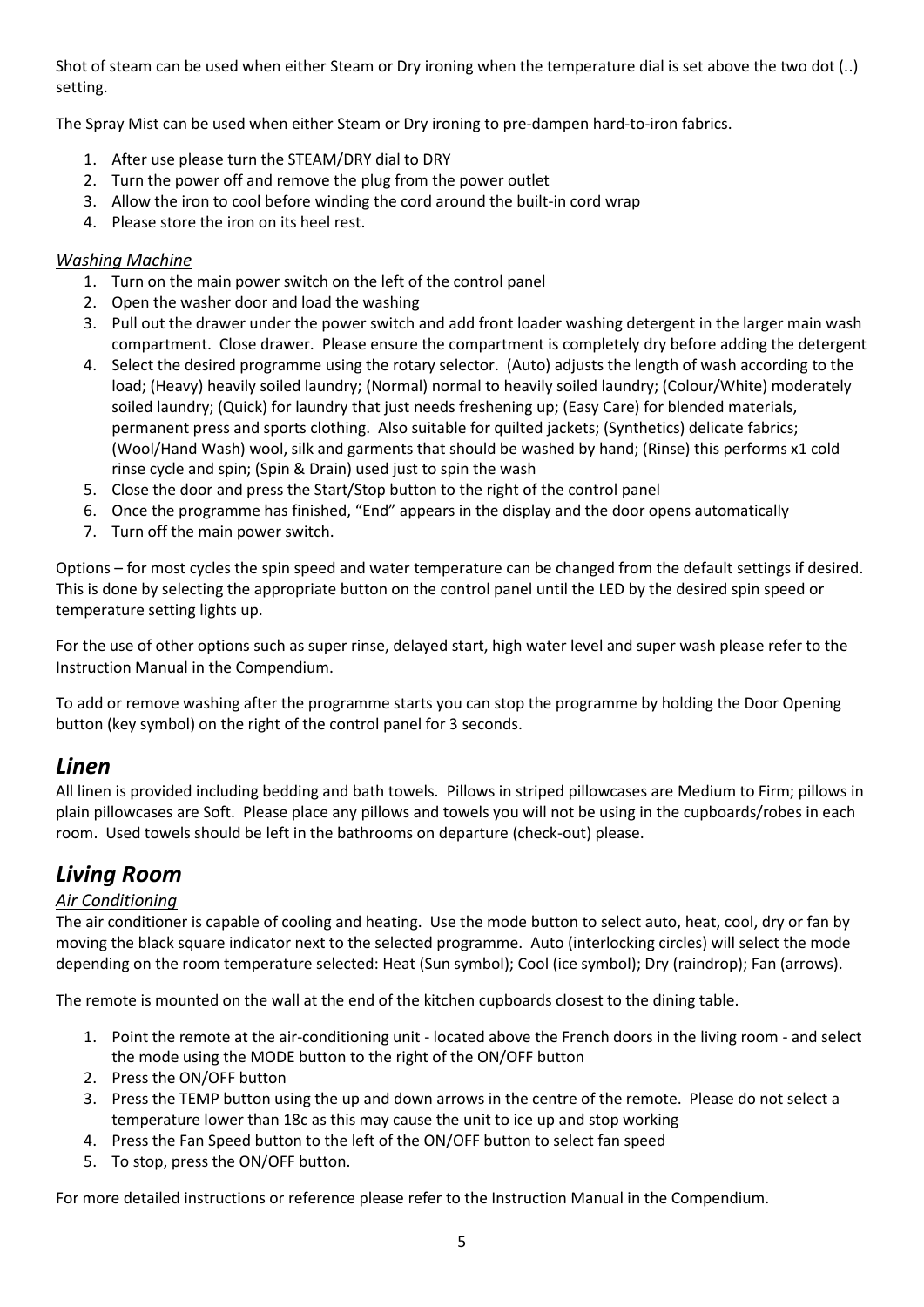#### *Board Games*

Scrabble, Monopoly, playing cards (2 decks) and a Jigsaw Puzzle are provided for your enjoyment. Thank you for taking care of all pieces to ensure the sets remain complete. Several coffee table books featuring local artisans and wineries are also provided for you to enjoy.

#### *DVD Player*

The disc player can be used to play DVDs and Blu-Ray DVDs. A DVD of the movie 'Avatar' is provided for your viewing pleasure.

To watch a movie:

- 1. Ensure TV is turned on
- 2. Turn on Disc Player. The TV will automatically select the correct Source option and display Disc Player options. If Disc Player options are not displayed on screen, press Source button on TV Controller and select HDMI-CED / BD Player
- 3. Press OPEN/CLOSE button on top right of Blu-Ray player and tray will open
- 4. Insert disc label facing upwards
- 5. Press OPEN/CLOSE button and tray will close
- 6. Disc player will read and load disc automatically
- 7. Use the centre arrow buttons on the Disc Player remote to highlight PLAY and select using the OK button
- 8. Movie will start playing.

If more detailed instructions are required please refer to the Instruction Manual in the Compendium.

#### *Furniture*

All the furniture was designed and built by CO2 Designs - a West Australian small business - especially for Marri House. Please help us to protect the surfaces by using the place mats and coasters provided.

#### *Stereo HiFi*

A Denon CD player is located in the entertainment unit under the TV. It is connected to two speakers either side of the TV. The TV is not connected to these speakers.

To play a disc:

- 1. Press ON/STANDBY to turn on disc player
- 2. Press SOURCE to set the input source to "DISC"
- 3. Press OPEN/CLOSE to open disc tray
- 4. Insert a disc label side up
- 5. Press PLAY to close disc tray and start playing the disc.

To remove a disc:

- 1. Press STOP
- 2. Press OPEN/CLOSE to open disc tray
- 3. Remove disc
- 4. Press OPEN/CLOSE to close disc tray
- 5. Press ON/STANDBY to turn off disc player.

#### **Please note - do not push the disc tray in by hand when the power is turned off**.

For detailed instructions, please refer to the Instruction Manual in the Compendium.

#### *Television*

The Samsung 3D Plasma Smart TV is tuned to all local TV channels. Please note the Smart capability (Internet) is not activated.

- 1. Turn on TV by pressing the red ON/OFF button on top left of the TV Controller
- 2. If a TV channel is not displayed press the "P" up or down arrow button, or, press the Source button to select the TV input
- 3. Select channels by pressing the "P" up or down arrow button
- 4. Turn TV off by pressing the red ON/OFF button.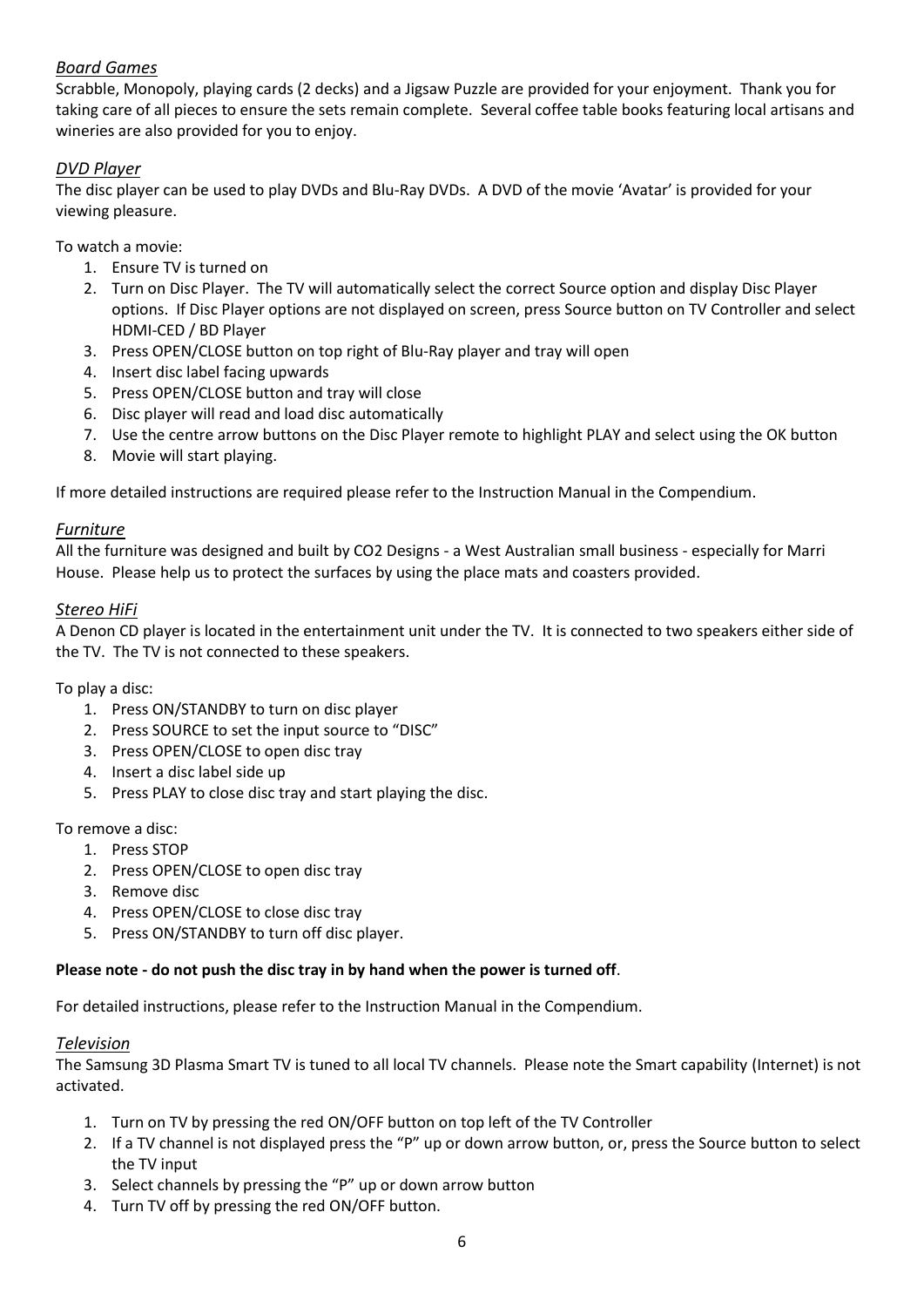#### *Wii*

A Wii Entertainment Unit is located under the TV. It is equipped with two controllers, steering wheel and Nunchuk accessories. Games provided include Mario Cart, Wii Sports and Donkey Kong (in right-hand cupboard of entertainment unit).

#### To use:

- 1. Turn ON the power to the TV and the Wii Console
- 2. Using the Source button at the top of the Samsung TV Controller select the AV setting on the TV
- 3. Follow the prompts on screen using the Wii controller. The cursor is moved by pointing the Wii Controller (like a computer mouse) and menu selections are made by pressing the "A" button.

To play a game:

- 1. Ensure power is turned on to the TV
- 2. Ensure the AV setting is selected using the Source button on the Samsung TV Controller
- 3. Insert the game disc with label face upward into the slot at the front of the Wii Console and the Wii Console will power up automatically
- 4. Using the Wii Controller move the cursor over the menu, select the game and press the "A" button
- 5. Follow the on-screen prompts.

For detailed information regarding the operation of the Wii Controller and other accessories please refer to the Instruction Manual in the Compendium.

#### *Wood Heater*

When the fire is on please ensure the control knob on the upper left side panel is pulled all the way out before opening the door. This will help to minimise the amount of smoke entering the room. This control knob regulates the amount of air during the combustion process.

For a fast burn and maximum heat pull the knob all the way out. For a slow burn and lower heat output push the knob in.

The sliding control located at the bottom left of the front panel also regulates the heat. Please leave it in the LOW position.

A supply of firewood is provided in the house and additional wood is available in the small lean-to shed behind the back corner of the house.

Please observe all relevant safety requirements, do not touch the outside of the unit when it is in use and do not place any items on top of or adjacent to the unit.

### *Mobile Phones*

Telstra mobile phone coverage is provided in Pemberton.

### *Parking*

Parking is available in the carport adjoining the house and in the parking bays off the driveway. Thank you for your consideration of neighbours and other vehicles.

### *Reticulation*

The reticulation is set to come on automatically at 6am. Please do not adjust.

### *Rubbish & Recycling*

Wheelie bins are located in a small lean-to shed behind the back corner of the house. One is for recycling (yellow lid) glass, plastic, paper and cupboard, while the other (green lid) is for other general household waste. Rubbish is collected on Friday mornings and recycling is collected every second Friday morning. The owners will put the bins out for collection, unless otherwise arranged.